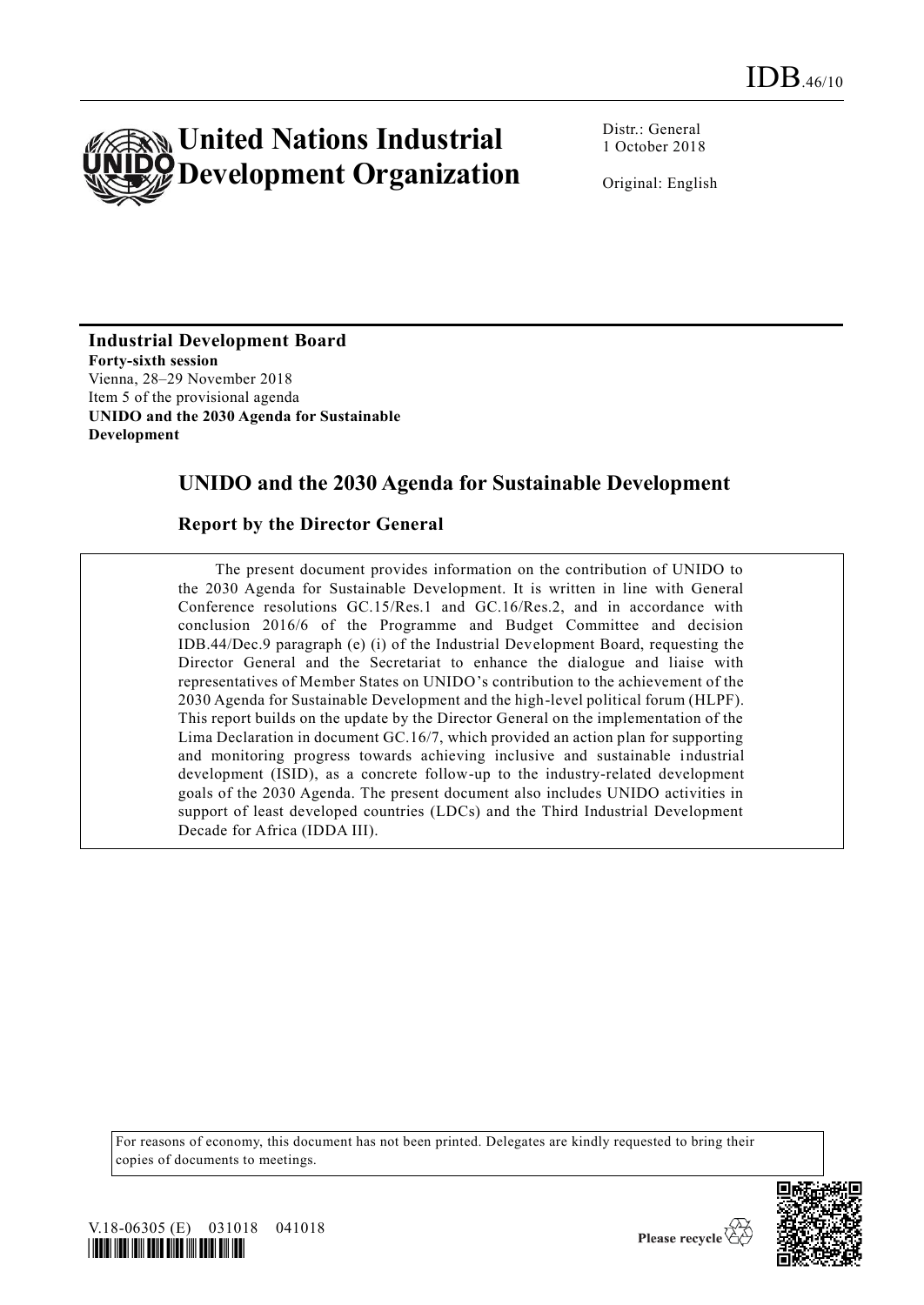## **I. Overview**

1. The Sustainable Development Goals (SDGs) report  $2018<sup>1</sup>$  notes that while people overall are living better lives than they were a decade ago, progress to ensure that no one is left behind has not been rapid enough to meet the targets of the 2030 Agenda. Three in 10 people lack access to safely managed drinking water service (Goal 6). Youth are three times more likely to be unemployed than adults, with the global youth unemployment rate at 13 per cent in 2017 (Goal 8). One billion people are still living without electricity (Goal 7), while the five -year average global temperature from 2013 to 2017 is the highest on record (Goal 13).

2. There continue to be calls for the decoupling of economic growth from resource use, urging for policies that will create an enabling environment for such change (Goal 12). Competitive economic forces also need to be unleashed to generate employment and income, facilitate international trade and enable the efficient use of resources to achieve inclusive and sustainable industrialization (Goal 9). Where progress has been slow, development stakeholders have been urged to intensify their efforts (Goal 16).

3. The SDGs are interlinked by nature, and it is clear that integrated approaches will be needed to ensure that progress is made towards achieving the 2030 Agenda for Sustainable Development. Cognizant of this, UNIDO's medium-term programme framework (MTPF), with its stated management objective of integration and scale-up, promulgates the harnessing of synergies across UNIDO's four core functions with the aim of moving towards programmes that will deliver a higher development impact. The integrated results and performance framework supports UNIDO in measuring, monitoring and reporting on its contribution to the advancement of the 2030 Agenda, and to the SDGs that are relevant to the Organization's mandate.

## **II. Follow-up and review at the global level**

At the global level, and as part of the follow-up and review of the 2030 Agenda, the Industrial Development Board of UNIDO submits inputs to the HLPF. Following last year's submission<sup>2</sup>, in which the role of industrialization for development and poverty reduction was highlighted, the Board's input to the HLPF 2018<sup>3</sup> concentrated on the nexus between affordable and clean energy (Goal 7) and ISID. The submission also showed how ISID encompassed the promulgation of growth within an environmentally sustainable framework, decoupling industrial activities from negative environmental impacts and natural resource use. ISID also embraces the 2030 Agenda principle of "leave no one behind" by promoting equal opportunities and equitable distribution of the benefits of industrialization.

5. The inputs provided by the IDB to the HLPF 2018 showed how the reviewed SDGs 6, 7, 11, 12, 15, and 17 were vital for the achievement of ISID, and vice versa. It emphasized the following aspects:

(a) Sustainable industrial development that promotes clean energy solutions and reduces the environmental footprint of both production and consumption contributes to the preservation of natural resources, such as water, soil and biodiversity;

(b) Energy efficiency policies, technologies and practices, as well as countries having access to affordable renewable energy for the facilitation of productive activities will provide Member States with an opportunity to follow a low-carbon and low-emissions growth path;

**\_\_\_\_\_\_\_\_\_\_\_\_\_\_\_\_\_\_**

<sup>1</sup> [https://unstats.un.org/sdgs/report/2018.](https://unstats.un.org/sdgs/report/2018)

<sup>2</sup> <https://sustainabledevelopment.un.org/index.php?page=view&type=30022&nr=668&menu=3170> .

<sup>3</sup> [https://sustainabledevelopment.un.org/content/documents/18173IDB\\_input\\_to\\_HLPF\\_2018.pdf.](https://sustainabledevelopment.un.org/content/documents/18173IDB_input_to_HLPF_2018.pdf)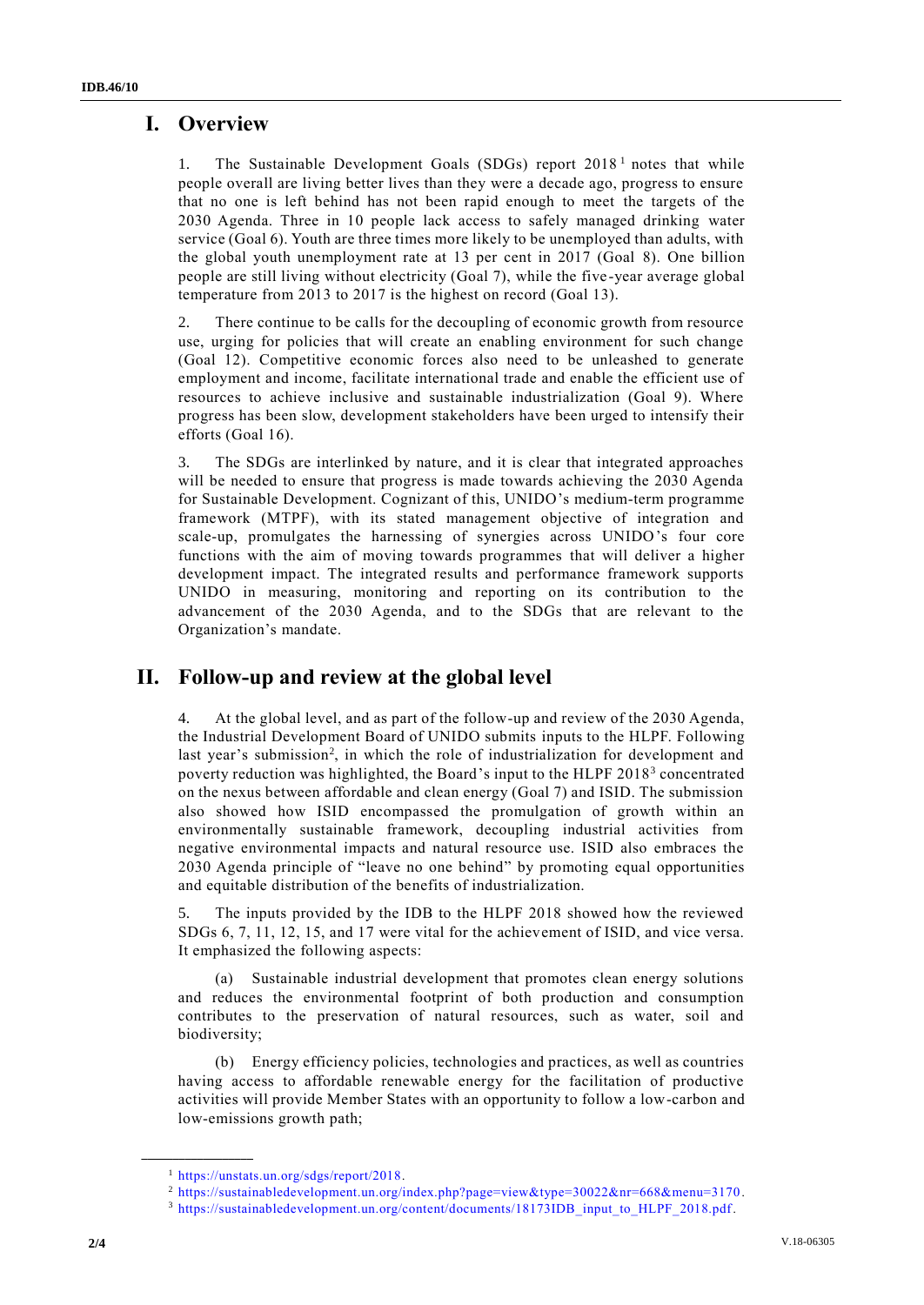(c) Efforts towards a low-carbon and low-emission growth path will enable smart industries and industrial clusters in urban industrial zones to achieve resource efficiency, and support countries to develop the required industrial competitiveness for local businesses in the global markets.

6. The HLPF 2019 will address the theme "Empowering people and ensuring inclusiveness and equality", and will conduct an in-depth review of SDGs 4, 8, 10, 13, and 16, in addition to the annually reviewed Goal 17.

#### **III. UNIDO's activities in support of LDCs and the Third Industrial Development Decade for Africa (IDDA III)**

7. UNIDO is implementing the IDDA III roadmap to: (a) increase technical assistance programmes and projects for Africa's industrialization; (b) foster partnerships with relevant stakeholders on a national, regional and continental level for closer collaboration on key IDDA III priority areas; (c) enhance the visibility of the initiative through various global forum activities, as well as advocacy and outreach campaigns; and (d) assist with the mobilization of necessary resources for industrialization programmes on the continent.

8. Aligned to the roadmap, UNIDO is expanding the Programme for Country Partnership (PCP) approach to other African countries, in addition to cooperating with the Food and Agriculture Organization of the United Nations, the International Fund for Agricultural Development and the African Development Bank to promote agribusiness development within the African Agribusiness and Agro-industries Development Initiative (3ADI). Other cooperation enhancements include a new agreement signed with the African Union Commission to strengthen cooper ation in line with Agenda 2063.

9. In September 2018, UNIDO co-organized a high-level meeting in the margins of the 73rd session of the General Assembly, which discussed the opportunities presented by IDDA III to expand trade and related capacities of Africa through enhanced industrial competitiveness. Continuing the advocacy of IDDA III, UNIDO and the European Investment Bank organized "Africa Day" on 22 November 2018 in Addis Ababa, which featured a panel discussion focused on the financing of industrialization programmes. UNIDO is implementing a "Championship Programme for IDDA III", through which IDDA III champions are being identified to support UNIDO in its IDDA III-related efforts.

10. UNIDO's operational strategy towards LDCs (2012–2020) is based on a three-dimensional approach and derives directly from the Istanbul Programme of Action for the Least Developed Countries for the Decade 2011–2020 (IPoA). The IPoA has the overarching goal to overcome the structural challenges faced by LDCs to eradicate poverty, achieve internationally agreed development goals and enable graduation from the LDC category. Specifically, the IPoA sets an ambitious objective of enabling half the number of LDCs to meet the criteria for graduation by 2020.

11. UNIDO is continuing its technical cooperation programmes in different fields, providing advisory services, organizing global forums geared towards LDCs, in addition to expanding its PCP model to LDCs in all regions and to collaborate with the United Nations Secretariat, Office of the High Representative for the Least Developed Countries, Landlocked Developing Countries and Small Island Developing States and other development partners in supporting LDCs on their path towards graduation.

12. Seventy per cent of LDCs, particularly in Africa, are currently being supported in environmental-related projects. UNIDO's programmes in this area are built on three pillars: industrial energy efficiency, renewable energy for productive uses, and climate policy and networks.